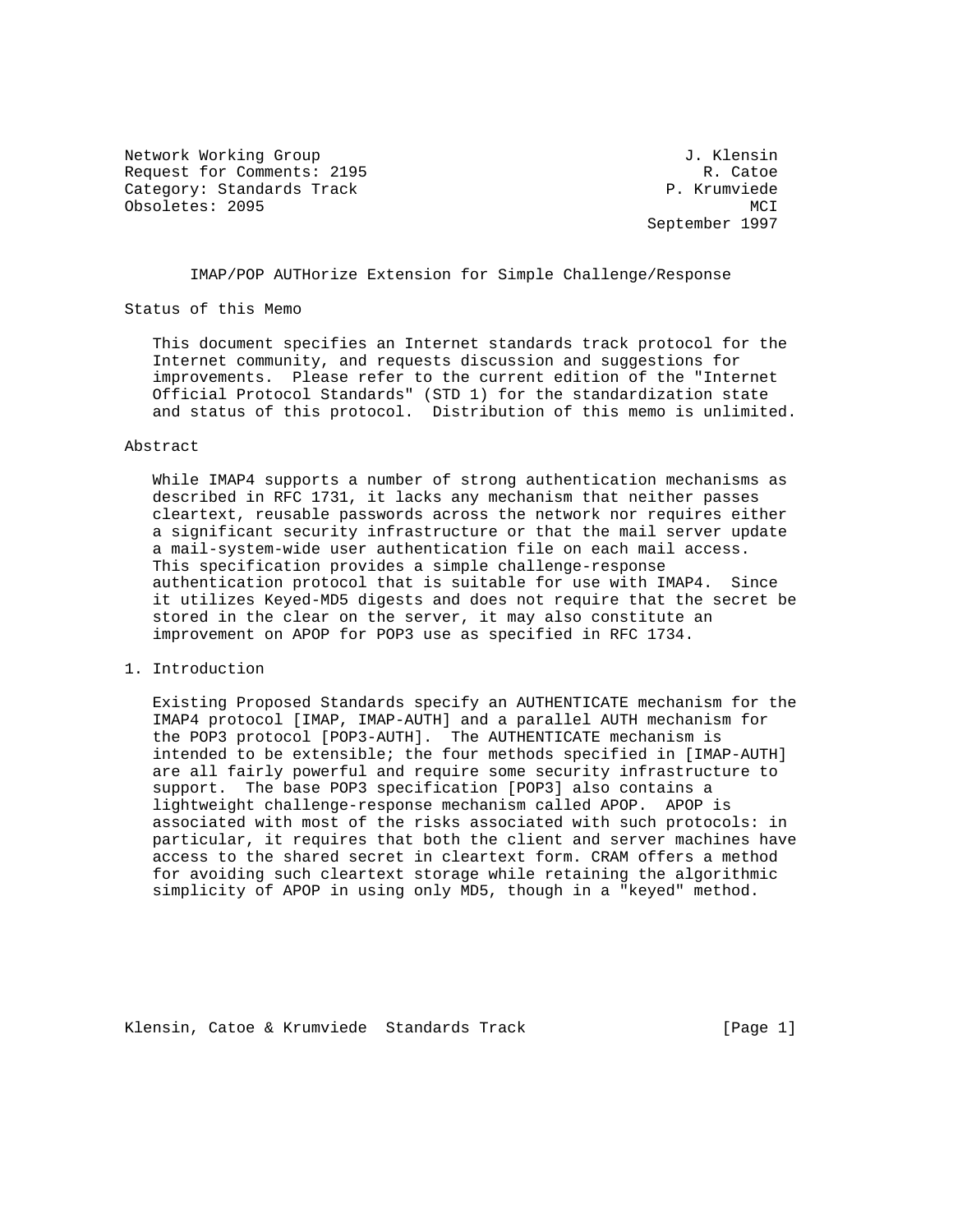At present, IMAP [IMAP] lacks any facility corresponding to APOP. The only alternative to the strong mechanisms identified in [IMAP- AUTH] is a presumably cleartext username and password, supported through the LOGIN command in [IMAP]. This document describes a simple challenge-response mechanism, similar to APOP and PPP CHAP [PPP], that can be used with IMAP (and, in principle, with POP3).

 This mechanism also has the advantage over some possible alternatives of not requiring that the server maintain information about email "logins" on a per-login basis. While mechanisms that do require such per-login history records may offer enhanced security, protocols such as IMAP, which may have several connections between a given client and server open more or less simultaneous, may make their implementation particularly challenging.

2. Challenge-Response Authentication Mechanism (CRAM)

The authentication type associated with CRAM is "CRAM-MD5".

 The data encoded in the first ready response contains an presumptively arbitrary string of random digits, a timestamp, and the fully-qualified primary host name of the server. The syntax of the unencoded form must correspond to that of an RFC 822 'msg-id' [RFC822] as described in [POP3].

 The client makes note of the data and then responds with a string consisting of the user name, a space, and a 'digest'. The latter is computed by applying the keyed MD5 algorithm from [KEYED-MD5] where the key is a shared secret and the digested text is the timestamp (including angle-brackets).

 This shared secret is a string known only to the client and server. The 'digest' parameter itself is a 16-octet value which is sent in hexadecimal format, using lower-case ASCII characters.

 When the server receives this client response, it verifies the digest provided. If the digest is correct, the server should consider the client authenticated and respond appropriately.

 Keyed MD5 is chosen for this application because of the greater security imparted to authentication of short messages. In addition, the use of the techniques described in [KEYED-MD5] for precomputation of intermediate results make it possible to avoid explicit cleartext storage of the shared secret on the server system by instead storing the intermediate results which are known as "contexts".

Klensin, Catoe & Krumviede Standards Track [Page 2]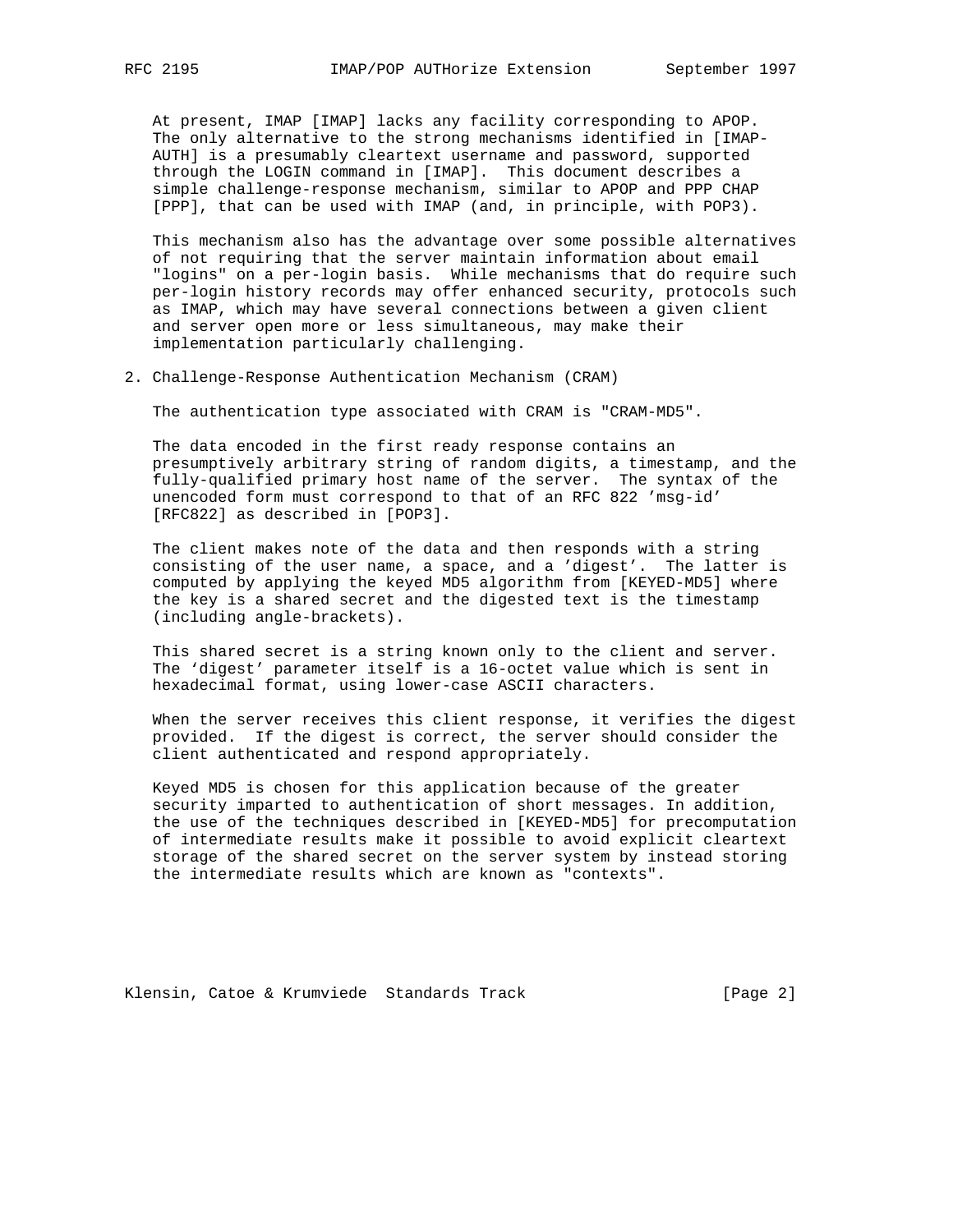CRAM does not support a protection mechanism.

Example:

 The examples in this document show the use of the CRAM mechanism with the IMAP4 AUTHENTICATE command [IMAP-AUTH]. The base64 encoding of the challenges and responses is part of the IMAP4 AUTHENTICATE command, not part of the CRAM specification itself.

 S: \* OK IMAP4 Server C: A0001 AUTHENTICATE CRAM-MD5 S: + PDE4OTYuNjk3MTcwOTUyQHBvc3RvZmZpY2UucmVzdG9uLm1jaS5uZXQ+ C: dGltIGI5MTNhNjAyYzdlZGE3YTQ5NWI0ZTZlNzMzNGQzODkw S: A0001 OK CRAM authentication successful

 In this example, the shared secret is the string 'tanstaaftanstaaf'. Hence, the Keyed MD5 digest is produced by calculating

 MD5((tanstaaftanstaaf XOR opad), MD5((tanstaaftanstaaf XOR ipad), <1896.697170952@postoffice.reston.mci.net>))

 where ipad and opad are as defined in the keyed-MD5 Work in Progress [KEYED-MD5] and the string shown in the challenge is the base64 encoding of <1896.697170952@postoffice.reston.mci.net>. The shared secret is null-padded to a length of 64 bytes. If the shared secret is longer than 64 bytes, the MD5 digest of the shared secret is used as a 16 byte input to the keyed MD5 calculation.

This produces a digest value (in hexadecimal) of

b913a602c7eda7a495b4e6e7334d3890

The user name is then prepended to it, forming

tim b913a602c7eda7a495b4e6e7334d3890

 Which is then base64 encoded to meet the requirements of the IMAP4 AUTHENTICATE command (or the similar POP3 AUTH command), yielding

dGltIGI5MTNhNjAyYzdlZGE3YTQ5NWI0ZTZlNzMzNGQzODkw

Klensin, Catoe & Krumviede Standards Track [Page 3]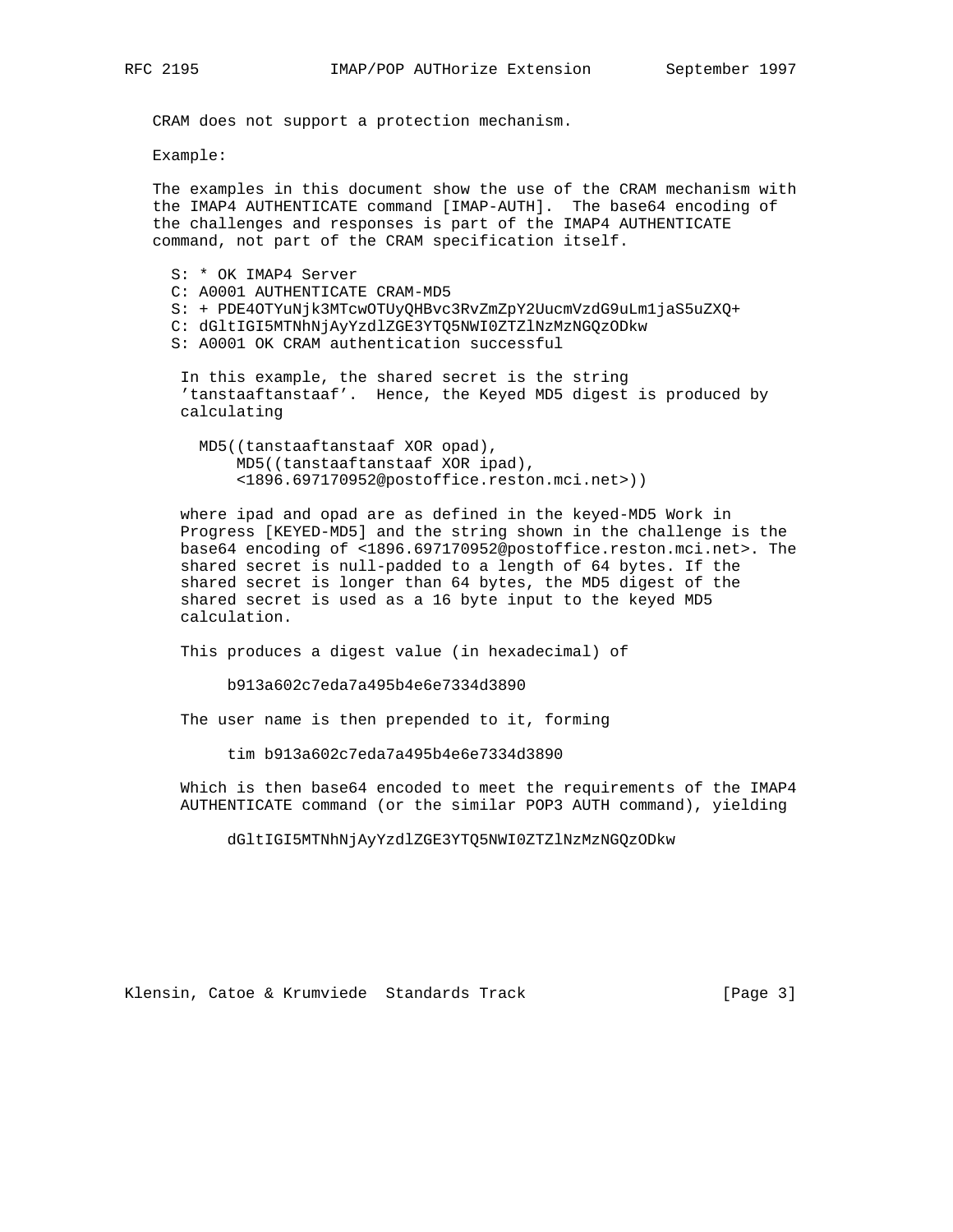## 3. References

- [CHAP] Lloyd, B., and W. Simpson, "PPP Authentication Protocols", RFC 1334, October 1992.
- [IMAP] Crispin, M., "Internet Message Access Protocol Version 4rev1", RFC 2060, University of Washington, December 1996.
- [IMAP-AUTH] Myers, J., "IMAP4 Authentication Mechanisms", RFC 1731, Carnegie Mellon, December 1994.
- [KEYED-MD5] Krawczyk, Bellare, Canetti, "HMAC: Keyed-Hashing for Message Authentication", RFC 2104, February 1997.
- [MD5] Rivest, R., "The MD5 Message Digest Algorithm", RFC 1321, MIT Laboratory for Computer Science, April 1992.
- [POP3] Myers, J., and M. Rose, "Post Office Protocol Version 3", STD 53, RFC 1939, Carnegie Mellon, May 1996.
- [POP3-AUTH] Myers, J., "POP3 AUTHentication command", RFC 1734, Carnegie Mellon, December, 1994.
- 4. Security Considerations

 It is conjectured that use of the CRAM authentication mechanism provides origin identification and replay protection for a session. Accordingly, a server that implements both a cleartext password command and this authentication type should not allow both methods of access for a given user.

 While the saving, on the server, of "contexts" (see section 2) is marginally better than saving the shared secrets in cleartext as is required by CHAP [CHAP] and APOP [POP3], it is not sufficient to protect the secrets if the server itself is compromised. Consequently, servers that store the secrets or contexts must both be protected to a level appropriate to the potential information value in user mailboxes and identities.

 As the length of the shared secret increases, so does the difficulty of deriving it.

 While there are now suggestions in the literature that the use of MD5 and keyed MD5 in authentication procedures probably has a limited effective lifetime, the technique is now widely deployed and widely understood. It is believed that this general understanding may assist with the rapid replacement, by CRAM-MD5, of the current uses of permanent cleartext passwords in IMAP. This document has been

Klensin, Catoe & Krumviede Standards Track [Page 4]